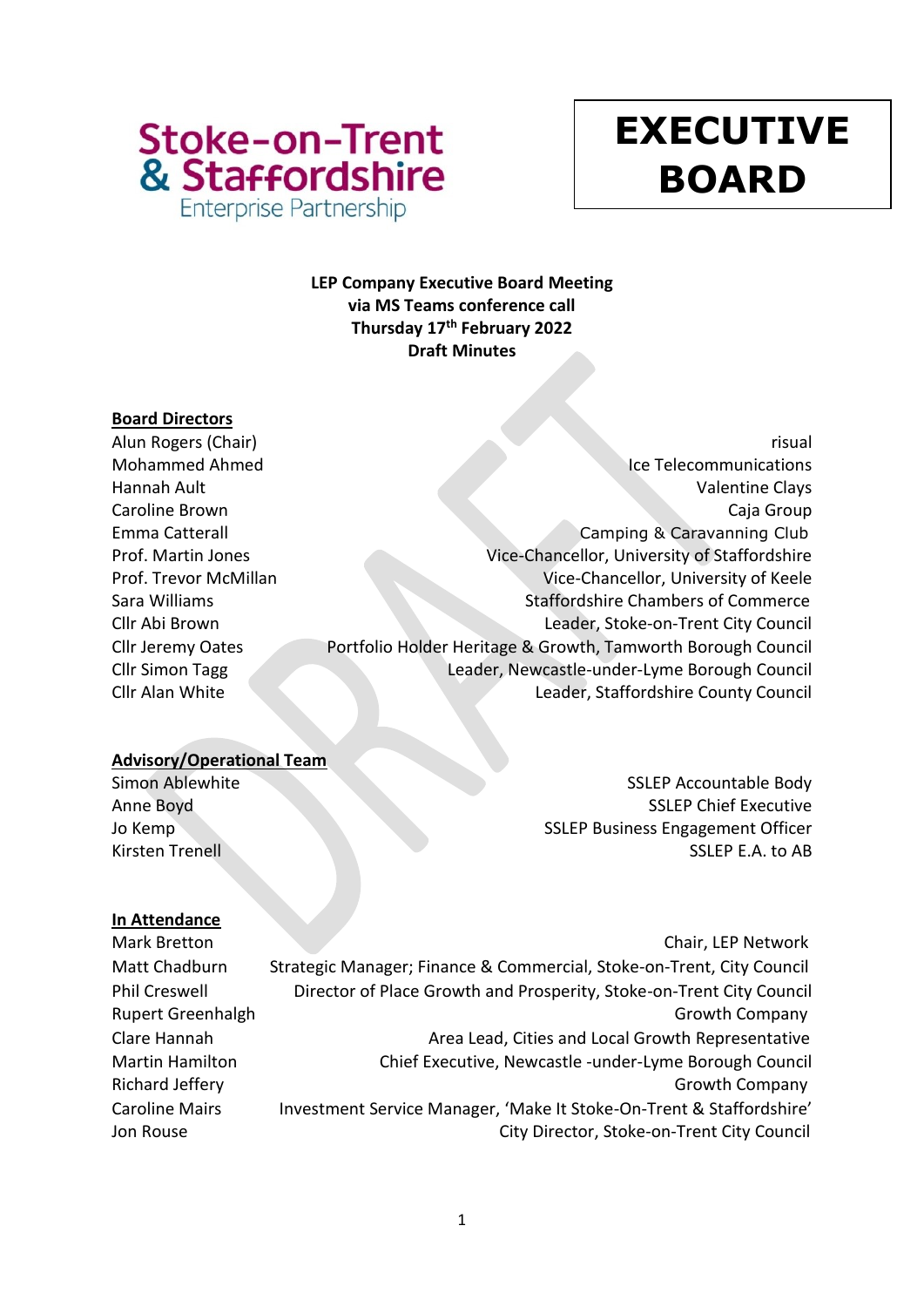## **Apologies**

James Leavesley (Vice Chair) and the control of the case of the case of the case of the case of the case of the case of the case of the case of the case of the case of the case of the case of the case of the case of the ca Cllr Abi Brown (joining after 5pm) Leader, Stoke-on-Trent City Council Cllr Patrick Farrington Leader, Stafford Borough Council

## **1. Introductions**

The Chair welcomed everyone to the meeting, especially Mark Bretton, Chair of The LEP Network.

**SA** confirmed that the meeting was quorate.

#### **2. Apologies**

These were noted, as above.

## **3. Declarations of Interest**

Phil Creswell re: CVEZ update.

#### **4. Notes of the previous meeting and matters arising**

Minutes were agreed as an accurate record. **CH** pointed out a typo on p.4, Item 8. JK duly corrected this before posting final minutes to LEP website on 18/02/22.

#### **5. Chair's Update and Delegated Decisions**

- LUWP was finally announced on 2<sup>nd</sup> February. LEPs are now embedded within policy, reinforcing our position as the voice of business. There had been positive engagement with Minsters in advance of the paper's release (Mark Bretton will expand).
- APR was held on 3<sup>rd</sup> February, good progress continues to be made, minutes have been circulated to Board for information. We are told to expect a letter within next 2-3 weeks to confirm funding and next steps.
- **Scrutiny** meeting occurred 6<sup>th</sup> January a thorough meeting, with good engagement and positive feedback. Thanks to Staffordshire County Council for hosting
- **Stakeholder engagement** continues with regular 1-2-1's with LA colleagues, peers & regional partners.
- **Mohammed Ahmed** sadly submitted his resignation in January, from Board. Mohammed has played a significant role within the LEP, which will be noted nearer to his departure. He has kindly agreed to remain with us whilst we undergo transition and is expected to leave early Summer. New Board members will be needed in due course.

## **6. CEO's update**

- Our Delivery Plan remains impacted by delays around LU & the LEP review and reduced resources.
- Partnership engagement remains strong. Thanks noted to Jo Kemp who has supported stakeholder engagement activity recently to ensure that SSLEP remains visible and engaging.
- UKSPF pre-guidance was published on the same day as the LUWP, therefore a briefing is suggested for the next Board meeting. Funds replace European funding following our exit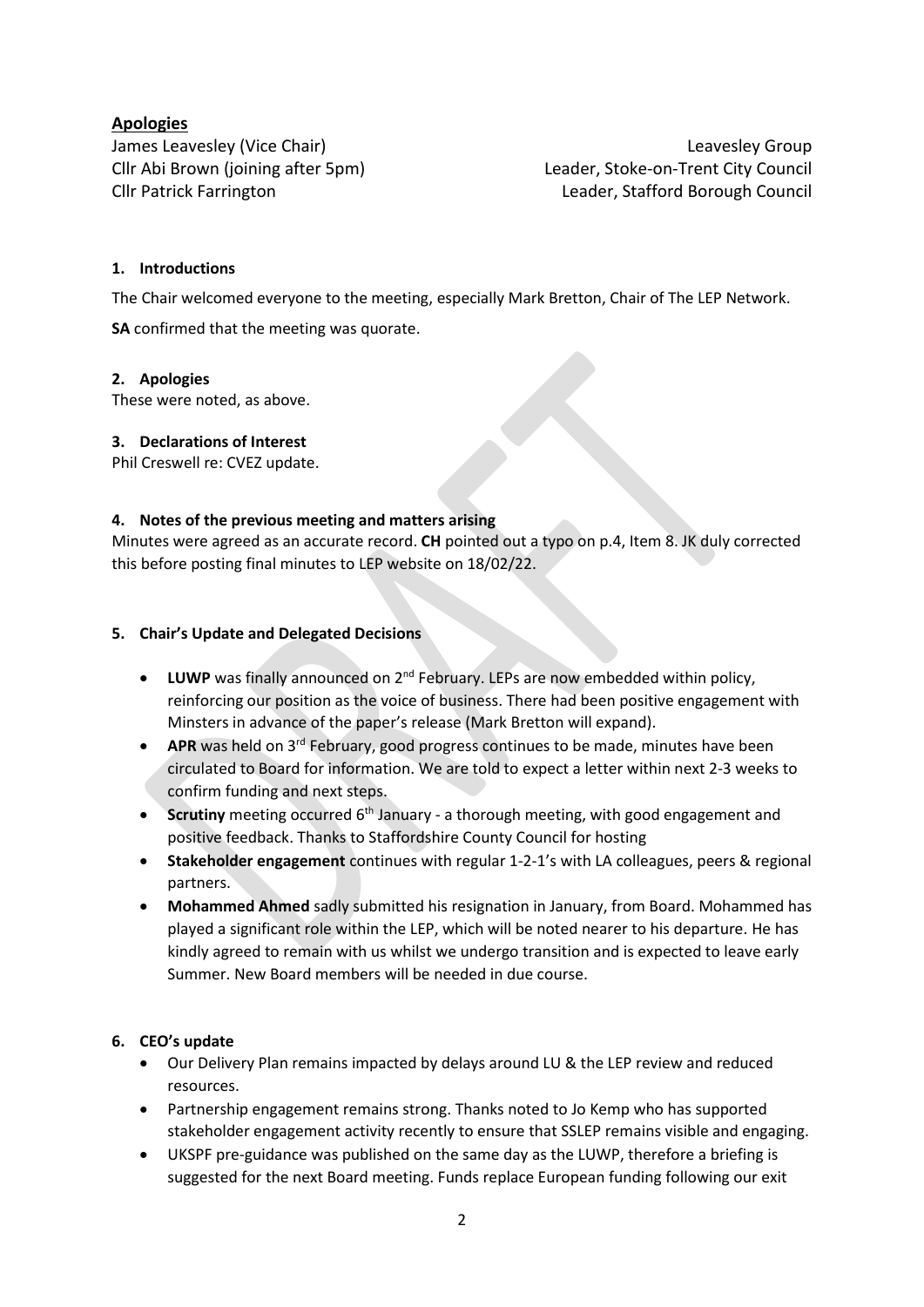from the EU. £2.6bn should be released by 2025. UKSPF information enables places to start planning. Our Districts & Borough have been cited as lead bodies. Local ideas will be presented in the form Investment Plans for government. The LEP are happy to support all to start formulating ideas.

- Re: LEP financial settlement whilst we can expect a letter in the next few weeks setting out our funding.
- Re: Growth Hub, there remains a risk to service, staff and therefore impact on local businesses as there is no current policy position or funding confirmed for Growth Hubs nationally. Our current Growth Hub lead has extended support until May, at which point must return to her substantive role. The Head of Growth Hub JD has already been approved by Board. There is a clear need to move to appoint.
- Staffordshire County Council is looking to reallocate space in County Buildings. We have the offer of hot desking space with LEP partners, so the LEP will relinquish our offices by the FYE.
- We have had significantly reduced marcomms support from Staffordshire CC over the last few months, due to illness & LA priorities. Marcomms support on a consistent basis is vital during this critical period of change.
- In addition, our Programme Manager, Sharon Palphreyman, is leaving at the end of May. This post oversees all current programmes and produces reports to Government, therefore business continuity remains an issue.
- This will be a year of transition. For immediate business continuity the CEO **seeks a mandate** from Board to recruit to vacancies referenced. CEO will work closely with SA & take proposals/JDs and recruitment timetables to SPMG for scrutiny, who will oversee this.
- Given policy changes, the CEO further seeks approval to commence discussions with LA Leader's. These early-stage conversations will help inform strategic fit between any reformed LEP & Las to ensure added-value

## **Decision: No objections. Therefore approved**.

## **7. The future for Local Enterprise Partnerships**

AR introduced Mark Bretton, LEP Network CEO.

**MB** explained his background for the Board - Hertfordshire LEP Chair since Jan 2016, took over the Network in Dec 2019, began streamlining it, but Covid affected their mandate. Since then, they have built better relationships with LGAs, councils & developed networks with wider associations & MPs.

In March 2021 Government formally announced the LEP Review. Various options have been considered. The LEP Network highlighted the importance of LA relationships, and the need to continue after investing so much time into joint working, for what is now 10 years. Where we have bid together e.g., CRF, Freeports, we have had an impact.

The LUWP gives us a central policy remit. Ministers & officials took the opportunity to give the LEP Network a pre-brief, so we knew what to expect. The period of review has obviously been delayed, but an amount of joint working with Cities & Local Growth team has been done & an early set of ToR has been agreed with Minster Paul Scully, with whom they enjoy a good relationship, as the nominated MP for this, (relationships with MPs Nadhim Zahawi & Clarke too). 1000+ people work for LEPs nationwide, so clarity is needed to avoid attrition for personnel.

4 keys points are: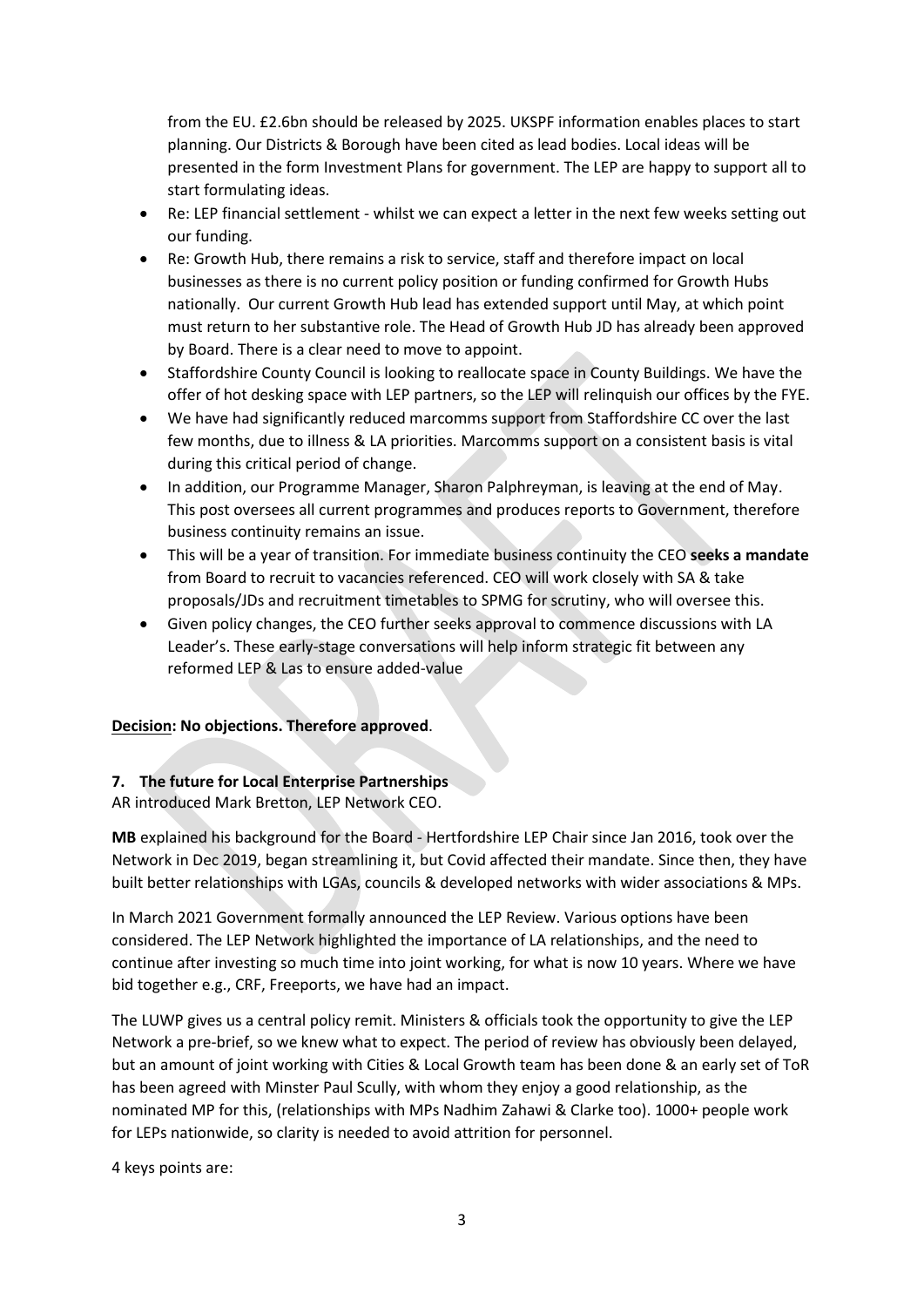- 1. LEPs should complete work where funds have previously been allocated to them, around EZs, enterprise networks, SAPs, etc, not see it broken up around Whitehall, which would create delays & disruption to outputs.
- 2. Build on LIS & economic plans re: sector work, to use the Network itself for collaboration across LEPs & geographical boundaries. (e.g., in Stevenage there is a huge Cell & Gene Therapy Catapult; also, in Hertfordshire there are numerous creative studios for TV & films, so Herts LEP works with 2 other LEPs). We are better placed to bring this type of collaboration to BEIS, as networks & local economy information is already there.
- 3. Continue the focus on strategic business influence, although we don't have the capital which we did before. We have seen evidence of working well, or not, in other areas, (e.g., Leeds City Region, a Combined Authority, is working well). We need to ensure plans which come through for capital are well informed by LEPs knowledge of local businesses economies.
- 4. Growth Hubs were a very important part of the work we did over the past 18-20 months. Two million plus businesses came through for help. Some GHs are in-house, this model might become wider spread. Working well with LAs to get grants out has shown this value, especially with additional funds during Covid crisis. We now have a broad agreement of what LEPs are required to do & need to flesh this out against the 12 missions in the LUWP. Nadhim Zahawi is a huge supporter of LEPs & moved to education - there are positive talks about LEPs roles in skills & digital. Mark Livesey (LEP Network Chair) is working with various CEOs to target & map these carefully, looking for the most logical places for LEPs to work.

**AR** re-iterated these good relationships with officials & Ministers. There has been strong working relationship over 9-12 months. He questioned MB re: LUWP - what do we need to think about?

**MB** commented that the key matter is a future for us & a recognition that there are currently 38 LEPs presently, so don't expect all to be the same. Each locale is different, needs are different, LEPs are different. GHs should see best practice & consistency, but locally tailored. Another interesting area is LEP political affiliation;

- LEPs who will go into Combined Authority with or without a mayor. We expect to see more of this.
- County Deals expect to see alignment around how business boards are run.
- The remainder of LEPs still have things to run, so they need to continue to operate with funding & capacity to do so. These conversations are ongoing. We hope for answers soon.

**AR** – there are still lots of gaps, e.g., funding. What is the insight into this please?

**MB** – we had meetings with officials the week after LUWP & can share notes more widely, as we are eager to ensure transparency. Two departments inform us: DHLUC – budgeting seems ok & comfortable with us, but BEIS represents a bigger challenge, as their budgeting process is being worked on rapidly. This ties up GH & LEP capacity funding, but the fact that there are only a few weeks before contracts end is not lost on officials & Ministers. Match funding is also a question which LA colleagues will want to understand going forward, so S151 Officers will be being asked many things. Reserves across the country are variable. Many LEPs are Ltd Co.'s so there are going concern obligations & government cannot leave Directors at risk, due to policy decisions.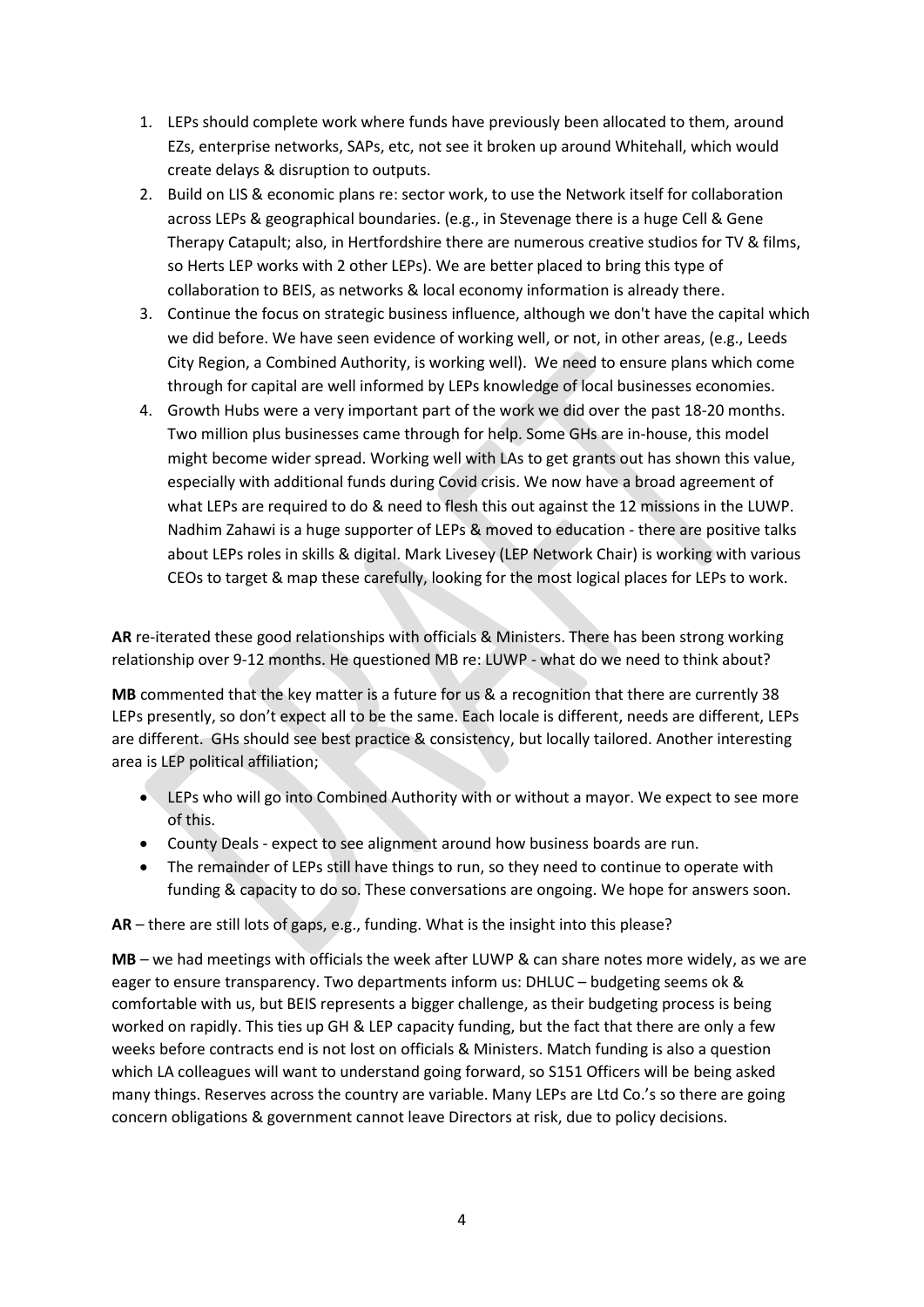**EC** thanked MB for coming adding that it is enlightening to hear the background, plus what is clear & what is not. The last comment above is also key to us. Insight on GH in particular would be welcomed, as the A&F Committee look at risks.

**MB** advised that what has been done already by GHs is not lost on those who make the decisions, but it has got caught up in the BEIS budget. The worst thing we could do is get forced into quick decisions because GHs work well. We are working hard to support and influence Minister Paul Scully (response for SMEs). We are pushing hard.

**TM** expressed concern that despite expertise around LEPs, this was built on activities which we potentially won't be doing any longer, so might the skills base/social capital be lost as the breadth of activity disappears? Can LEPs work to hold this social capital together?

**MB** responded that this depends on local relationships as situations flex & responsibilities shift. People in LEPs have 10 years of collective experience of delivering complex programmes, so this point about skills & experience is important. From his own experience in Hertfordshire LEP, (which is a 2-tier county) LA leaders are determined not to lose this experience. This will come down to local areas & cannot be mandated. It comes down to how you can best work for your economy & area. Drive your own relationships hard.

**TM** experience has been gained by large amounts allocated for Town Deals & High Street Funds, which saw large amounts of money given at district level. If the SPF is split between Districts this might be £10-30m per district & requires specific expertise to invest. Shared prosperity funds might arrive, but experience of how to spend/manage is needed. (He declared interest as the LEP representative on the Newcastle-under-Lyme Town Deal Board, adding that the CEO & Leader are on this call).

**MB** every town board had a LEP representative on it, so we can help with thinking around this.

**SW** this LEP's 'Network of Networks' brings various business organisations together, it's an interesting dynamic, but outside of this how can we otherwise work collectively to improve?

**MB** - in 2020 BAC (Business Advisory Council) were brought together & connections to speakers/guests at a national level is strong. In Herts there is a strong relationship with Chambers, so when the event load collapsed due to Covid, LEPs helped fund the running of these, bringing about better connections with FSB, 'Visit Herts' - LEP & LA invested in this & it's happening in a number of other areas too. The last 2 years have cleared the decks & people have got on better with a common purpose. LEPs are not policy, they are people, lose them at our peril. Hundreds of leaders, colleagues & stakeholders give LEPs purpose.

**AR** thanked MB for his time.

## **8. Economic SITREP: early findings**

Richard Jeffery & Rupert Greenhalgh of Growth Company Business attended to provide an update on the LEP's commissioned SITREP & survey.

Providing headline findings & a reminder of the original project purpose, they advised that they were to identify local needs, barriers & challenges to inform strategy & policy. This will lead to provision of an evidence base to secure possible future investment & add value to the wider LEP partnership. This is intended to be the start of a long-term commitment.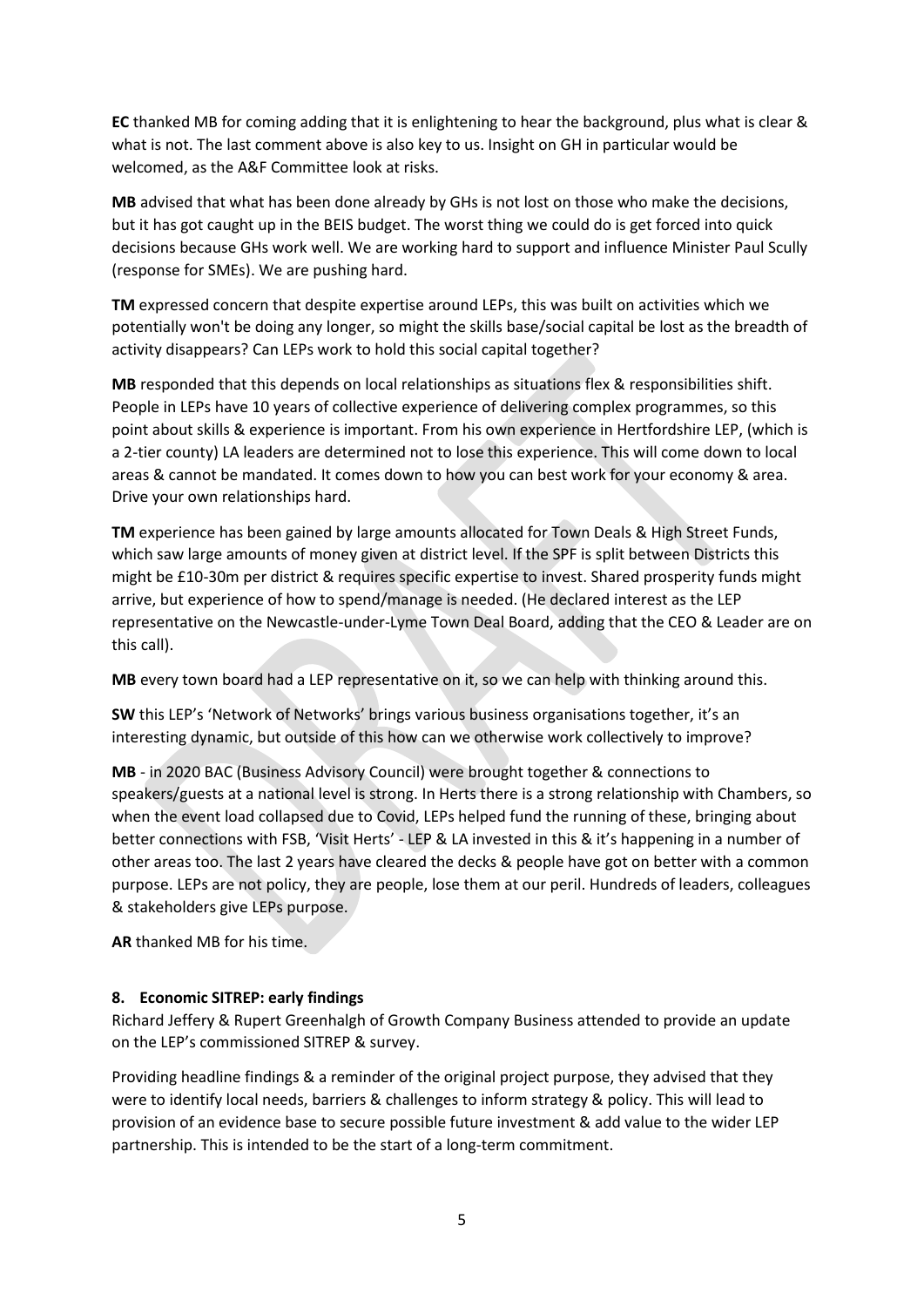The project has progressed well, being very much on track from design, pilot testing & getting the survey out. The survey is tracking well on size, location & sector. They have monitored & made tweaks as needed.

Rupert showed slides, suggesting not to pay too much attention to exact metrics, as it is not finished, but gives an idea.

The variables have been compared with Greater Manchester area & are similar. There are some nuances between us & the GM region within main challenges, such as business finance & digital transformation is more of desire in our LEP region.

- The overriding issues in recent weeks have been uncertainty due to political unrest, but responses are still within positive territory (as are 'Make UK's reports).
- Businesses appear to be getting back to business as usual (BaU) after Covid, despite energy prices, inflationary pressure, shortages & supply chain disruptions.
- Employment levels have risen but labour shortages are still acute.
- Confidence levels remain high. (7.3/10) but this could change.
- There is a match in cash flow/reserves (70%).
- Recruiting is an issue here.
- The return to workplace national average is consistent, with the appetite in London & SE being to remain homeworking, as they can then recruit from a wider geographical pool.

Data can be analysed & reviewed via Power BI.

Q: Should questions around the Green Agenda be applied?

Questions were invited:-

**TM** asked, as an academic looking at data, how to better understand the significance of the difference between numbers, between GM & here (e.g., workforce development), as it is hard to tell from slides. Is the difference something to worry about? We need to understand the range & pick out what's important.

**RG** responded that we had a big push on our survey, so they've not had the luxury of comparing detail in GM in full yet. Focus has been on what are the standout issues & what can partners do to address these. It's a lens through to a period of time only, but the GM people have probably been clients too, so more detail has been given to GC by them.

**AR** added that our T&F group will work on this further, asking the Board to let AB & him know how useful this information is. We can then provide a quick round up at the start of future Board minutes, so please supply thoughts.

\_\_\_\_\_\_\_\_\_\_\_\_\_\_\_\_\_\_\_\_\_\_\_\_\_\_\_

• **AR** reviewed that at the end of AB's CEO presentation we had an ask to take to SPMG. Now hopefully you have more context, so let's review the requirement about a mandate for recruitment:-

**AB** summarised –

- 75% loss of marcomms, so we need support to recruit marcomms support.
- Programme Manager role need to continue.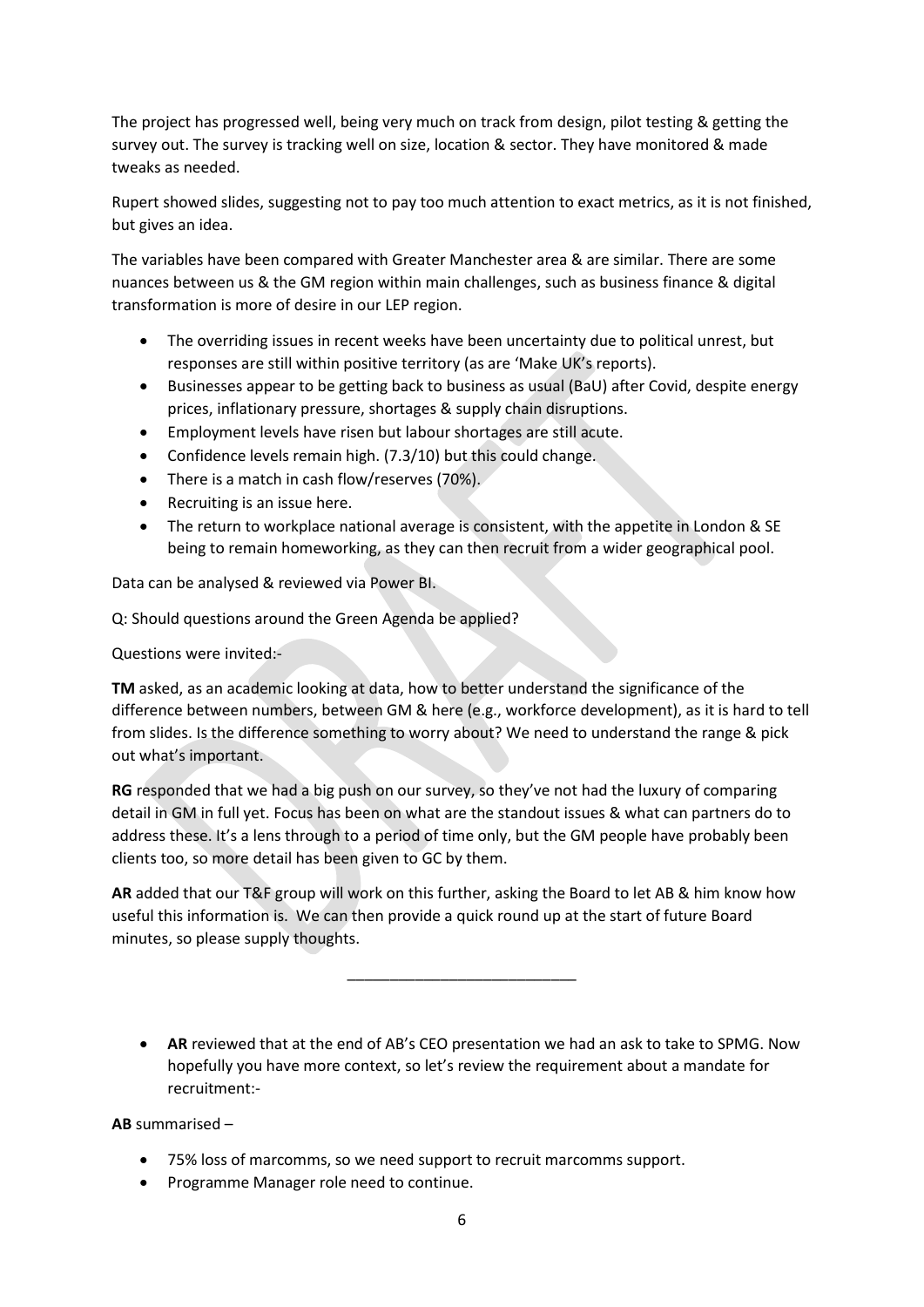• GH lead role need to recruit. This is going to be important going forward, as we only have P/T lead (Nicola Kent) only until May & it's an important leadership role.

The proposal is to work this through with SA & any other willing Board members, to take to SPMG for scrutiny, with a view to move ahead BEFORE the next Board meeting. We need to move at pace to recruit.

To put it into context the LEP team has AB plus 3 temporary contract staff. 1 of whom is P/T, so we are vulnerable.

We have some great strategic developments locally, including aspirations for a County Deal & the Staffordshire Leaders Board, so we need to sit down with local executive leaders for suggestions to bring back issues & options to Board.

**SW** offered her support to this, it's a good move forward. However, what will GH lead be, as a big codesign piece is needed since various organisations around this table have been involved in supporting GH delivery services. Part of GH lead, per delivery plan, needs mapping – to look at our own innovations & evaluate effectively for our business community.

**AR** & **AB** agreed that we need to take stock, not recreate the same thing.

**SW** acknowledged that BEIS funding might stop, but ERDF continues into next year, so we need to ensure that the GH lead can be redetermined to understand Stoke Staffs business support landscape for all stakeholders. **AB** would welcome an ongoing dialogue on this & this can be picked up with SW.

**AR** asked for any objections to AB working up proposals and take to SPMG for approval & bring back a progress report to next Board meeting.

## **Decision: No objections were forthcoming, so this action is to be carried.**

## **9. SPMG**

**EC** provided an update in JL's absence.

• Martin Hamilton, N-u-L CEO, has volunteered to join SPMG. Board endorsement sought.

## **Decision. AR noted for the minutes that silence affirmed consent.**

• CVEZ SIP - **Cllr AB** appraised the Board that CVEZ became active in 2016 & has since come to the end of its initial incentive period, so benefits have been seen this year. It has been a fantastic initiative for North Staffordshire &good to see benefits continue. Of the 6 sites (5 in City) 50% of all should be fully developed by the end of next year. Cliffe Vale has had challenges, but these have been worked through & they hope to report on this next year.

**CM** talked to slides around the CVEZ SIP. The full report had been circulated to Board; Key points were:-

- Over 300 jobs delivered since the start of the pandemic
- For prudence we have removed the Ravensdale and Cliffe Vale deliverables from the target outputs in the short term
- Target to 2025 outputs are now: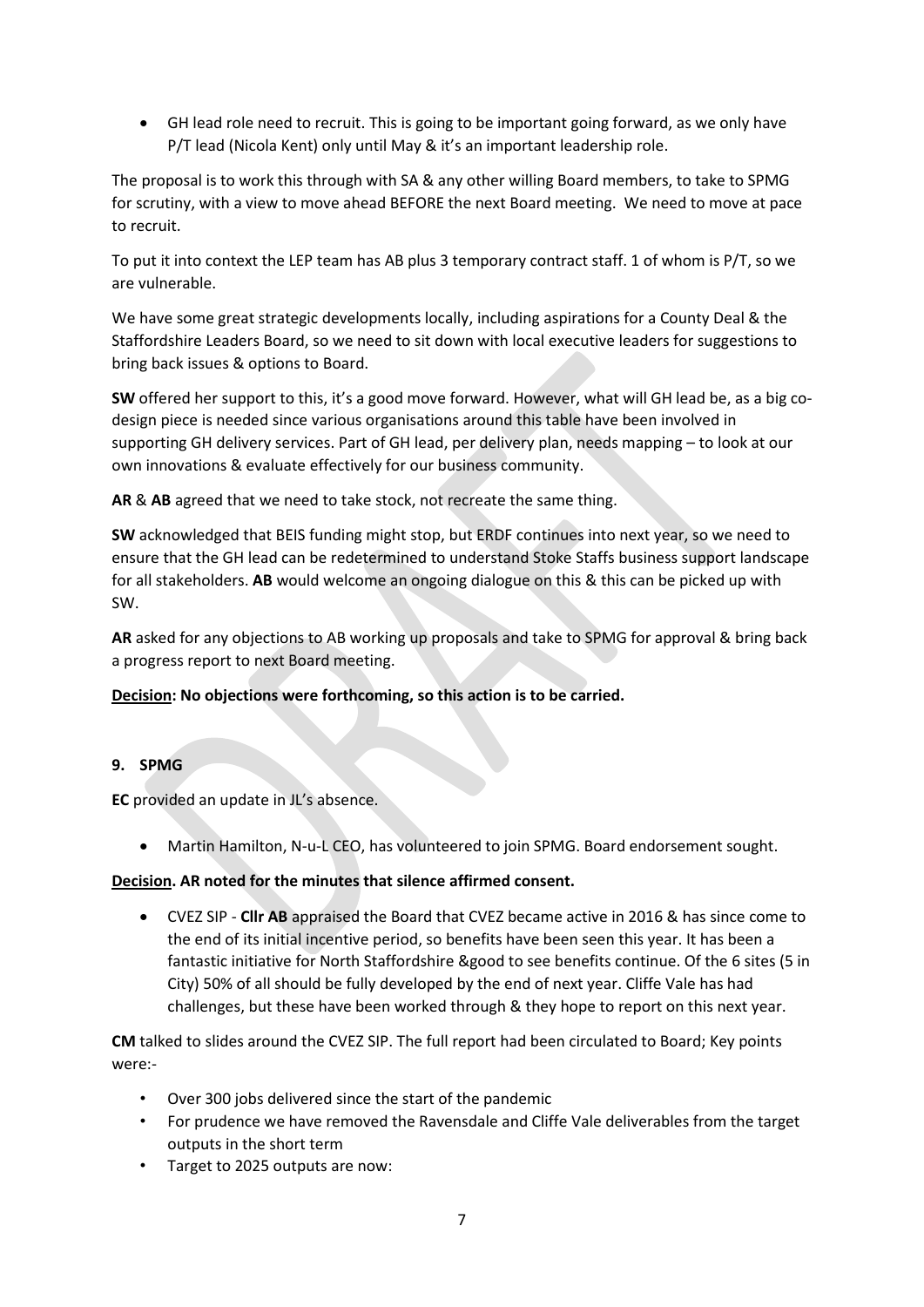- o A net land value uplift equivalent to £32.6 million.
- o 116 Ha of brownfield land reclaimed
- o 246,000+ sqm of additional employment floorspace
- o 5,000+ jobs on-site

SPMG had asked for current economic outputs. Key points are therefore:-

- 110 Ha brownfield land
- 34 new business
- 2250 jobs created
- £32.1m GVA increase
- £252.8m private investors/ £92.5m public sector investment
- 140,000 sq. metres of additional employment floorspace

Governance and monitoring are working well; there has been a change to governance which relaxes the need for business cases to be considered at the same time, so from finance perspective this is taken into account.

Delivery & Comms information per the slide:

#### **Delivery:**

- Advanced ceramics: funding secured through the Midlands Industrial Ceramics Group; and feasibility work progressing for Advanced Ceramics campus on Chatterley Valley West
- Chatterley Valley East completion of Innovation Way development, planning permission for other development due imminently
- Chatterley Valley West outline planning achieved, funding secured for enabling works, start-on-site for enabling works in Spring, business case development for other developments being developed
- Etruria Valley Road well underway, further occupations, further completions, expected commencement for development for last remaining plot
- Tunstall Arrow development of final part of the site has commenced
- Highgate and Ravensdale further completions, lack of appetite to develop the Ravensdale site
- Cliffe Vale continuing discussions to resolve hazards and viability challenges

#### **Communications:**

- CVEZ will continue to be a central theme within the S-o-T CC and partners efforts at MIPIM
- In May CVEZ will be part of the Make It team's prospectus at UKREiiF (Leeds)
- CVEZ will be communicated in other conferences including Property Magazine and Centre for Cities annual event
- The Midlands Industrials Ceramics Group will be working with the Midlands Engine and Department for International to provide focused inward investment marketing for the advanced ceramics sector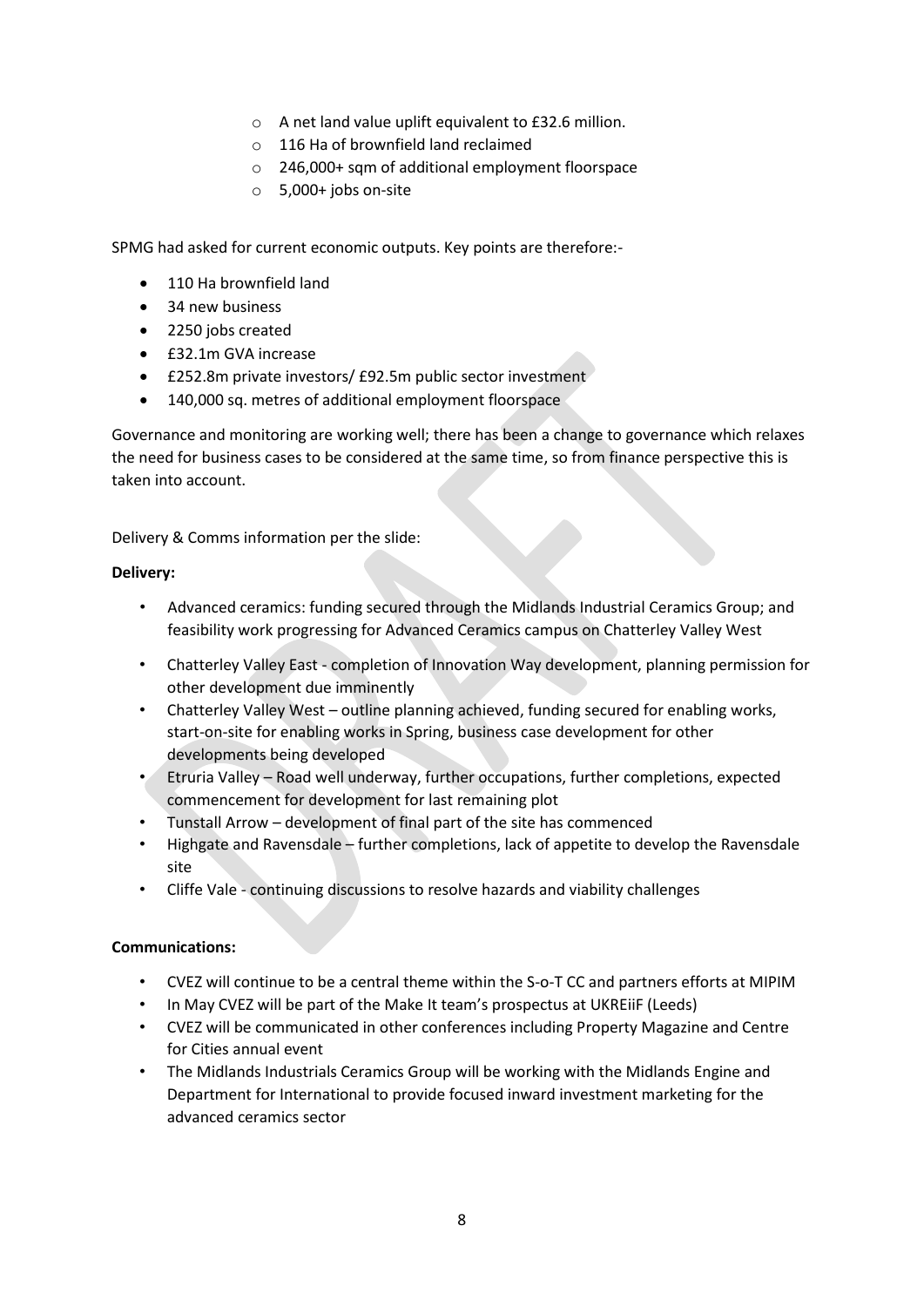**Matt C** ran through the finances. Investment (Capital) goes in, then cost of programme (Revenue). This Capital & Revenue is countered by the business rate uplift. In the early stages this presents as a deficit, but once projects are completed, expenditure falls away, & business occupancy occurs, the business rate increases. This then breaks even & eventually pushes through to a net surplus position, increasing year on year. The slide shown showed a blue line representing S-o-T CC & a red one for N-u-L BC.

- Stoke will be expected to reach a net surplus around 2041.
- N-u-L the current dip represents Chatterley Valley West, but likewise a net surplus is expected by 2041.

**MA** asked if we are attracting businesses from outside the area & therefore improving the region. Is there insight?

**Cllr AB** agreed the question is often – 'are businesses simply moving within the area, or is this scheme bringing additionality?' Confirmed that additionality is being achieved and can provide examples.

- Tunstall Arrow is one of the 6 sites & is the 1st part of city to receive inward investment in 25 years. A company moved there form it's 3 local sites, but improved warehouse, created a CAD job & are now UK HQ of a German co.
- Another company moved from Crewe allowing expansion.

The size of units on the Tunstall site were always bound to help. Those leaving behind smaller property means that smaller co.'s can then move into those vacated. The £3m invested by Stoke-on-Trent City Council to build has seen SMEs move out of micro/home premises into industrial units.

## **Decision: The Board were asked to adopt the CVEZ SIP. There were no objections, therefore this was carried.**

EC advised that a GH update was received by SPMG from Chris Plant, which was presented with passion. There was a good discussion surrounding risks & recruitment as already touched on. There was some good quantitative information in the reports, in terms of target setting for 2022/23.

AR & AB are looking into this further with NK & CP.

For the minutes, electronic decisions made by Board in January from SPMG recommendations were:

- Approval of SPMGs recommendation to withdraw GBF funding from the Cornhill site.
- Approval of the use of freedoms & flexibilities for GBF slippage to be carried forward to Q1 of next year, due to rising costs & time overruns on projects which are common at present.
- Approval of Powering Up Enterprise, Option A to withdraw the core project to deliver on the remaining 5 projects.

No LEP reserve funding is now required, it will all come from GBF

There has been significant movement in Q3 on LEP home delivery targets, with 15% of housing targets coming through, plus 700+ jobs are to be added to Q4.

#### **10. A&F Committee**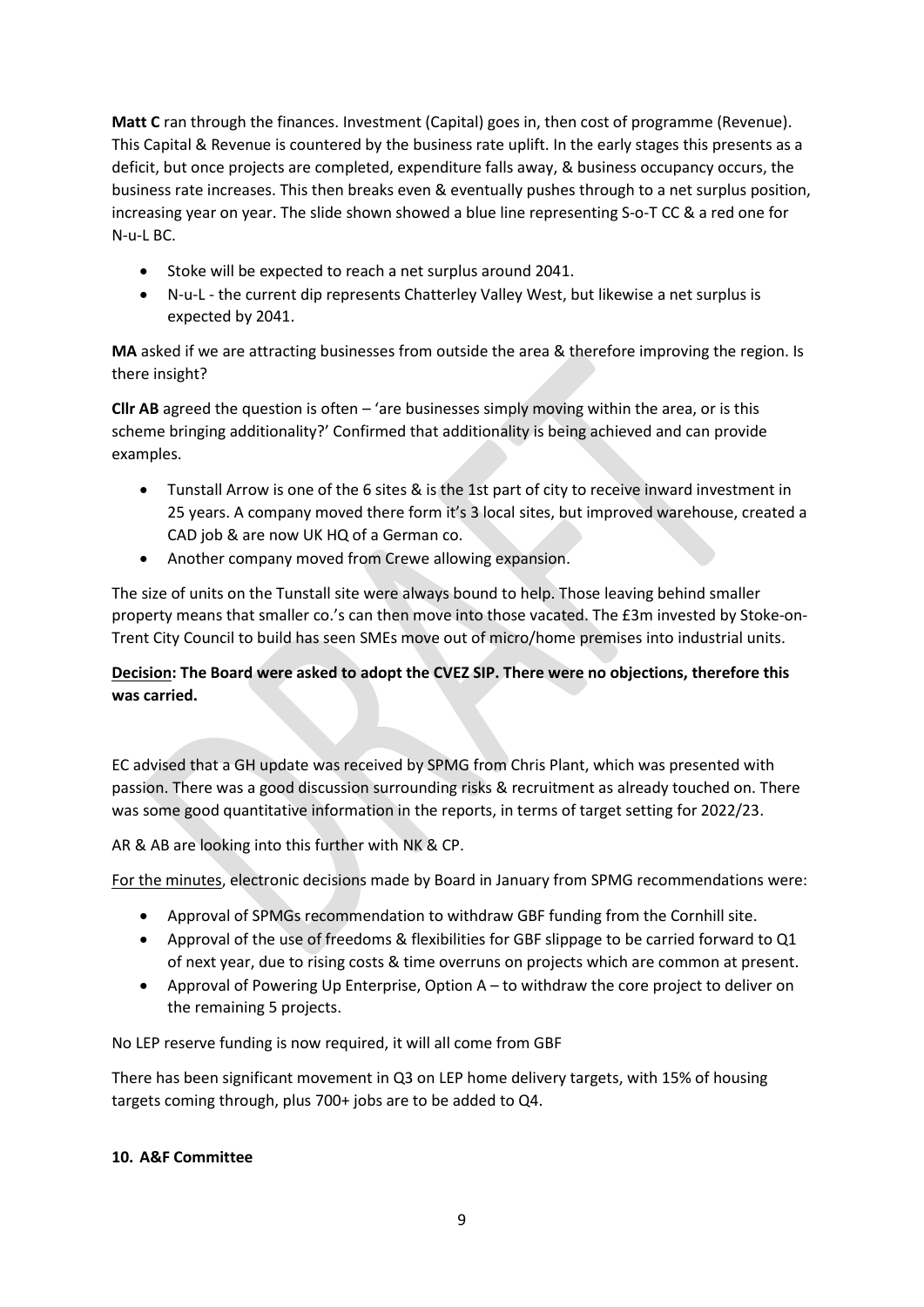**MA** provided an update.

- GBF slippage discussed at A&F committee freedoms & flexibilities.
- The 2nd tranche of core fund grant of £0.25m has arrived. This is a key element.
- Risk & Issues Log strategic risks have been updated, as some were too wordy. They have been consolidated to make them simpler & quicker for Board to assimilate. Concentrating on local, regional & national funding, plus GH funding & personnel. **The ask is that the Board please look at this, review risk mitigations & feedback to A&F** so we can roll this into a plan.
- Drakelow Park funding has now moved to D2N2.
- Blythe Park saw an amended business case approved on 21st December by our Delegated Authority sub-group.
- The group needs another LA authority to ensure quoracy. EOI sought. **Cllr ST** volunteered himself.

**MA** invited SA to provide an overview of the Draft Core Budget.

**SA** reminded the Board of the need to set the budget for the next FY before the start of it. Work has been done with AB & A&F Committee for a 'Basic' budget & a 'Basic Plus'. The latter provides the budget to undertake some of the activities LEP would like to continue with, drawing down from reserves. This is set against a background of not yet having confirmation from BEIS of 2022/23 funding, so, the understanding is that we **may** need to draw down from reserves. Funding was previously £500k p/a.

Approval is sought from Board to; ratify a basic budget; for the Accountable Body to continue making payments but delegate the A&F Committee responsibility to allow the 'Basic Plus', as/when reviewed & needed; approving the underwriting of reserves (our level of reserves is circa £1.7m, meaning we are in a fortunate position). We will continue to evaluate & bring a revised budget back to Board as information is known.

Questions were invited.

**AR** re-iterated that items for approval are (per SA's pre-Board paper, Item 10, App. 2b):

- 1. Approve the Basic Budget for 22/23
- 2. Approve the proposal that A&F review and approve on a budget-by-budget basis any move to the Basic+ Budget
- 3. Approve the underwriting of the proposed budgets from SSLEP reserves, up to the values set out in the report.
- 4. Note the estimated level of reserves at 31<sup>st</sup> March 2022.
- 5. Note the proposal to bring forward a revised budget when confirmation of the position on grant funding is received.

## **Decision. AR noted for the minutes that silence affirmed consent.**

## **11. Forward Plan**

**AB** explained that she & the Chair had reviewed the forward plan, with the intention of ensuring that Board is sighted on strategic matters. Hopefully Board visits can occur too.